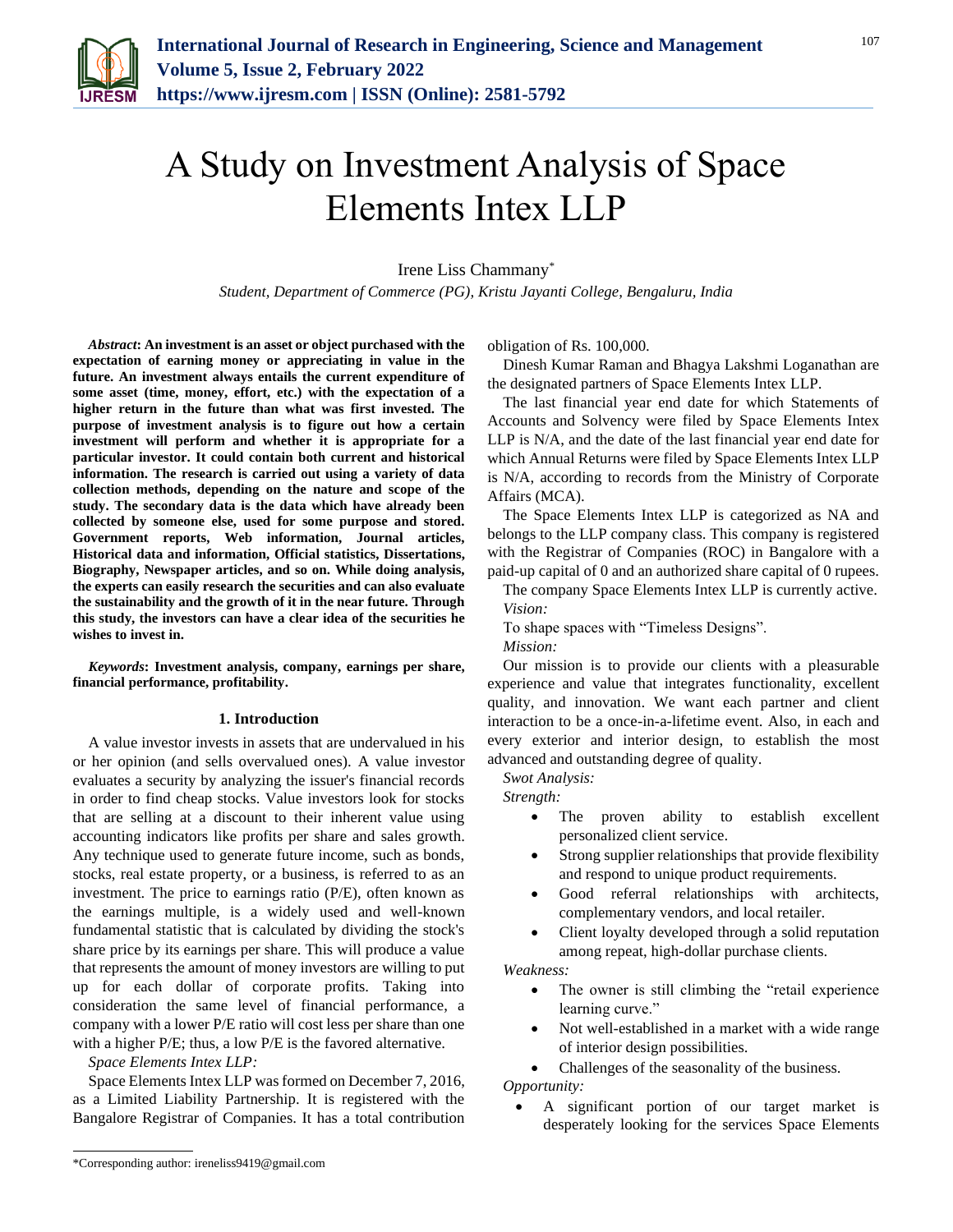Intex LLP will offer.

- Strategic alliances offering sources for referrals and joint marketing activities to extend our reach.
- Promising activity from new home construction activity.
- Changes in design trends might spur home renovations and, as a result, sales.

*Threats:*

- Continued price pressure due to competition or the weakening market reducing contribution margins.
- Dramatic changes in design, including fabric colors and styles can present challenges to keep paced with what is desired by what is expected to be a leadingedge client base.
- Expansion of products and services offered by other sources including national discount stores into the local market including Target, Wal-Mart, and Home Depot.

*Advantages of Investment Analysis:*

- The investment analysis is a means that assists stakeholders in making sound financial decisions.
- As a consequence, investors are well aware of market trends and investing techniques. Deriving a proper plan from an expert or on one's own could provide a significant number of advantages.
- While doing analysis, professionals can rapidly explore securities and assess their long-term viability and potential for growth. Investors can find out a lot of the securities in which they want to invest by conducting this research.
- Investment analysis can assist all firms organize their portfolio management, not just individuals.

## *Limitation:*

As investment analysis is effective, the following limitations should also be considered before using this method to promote a business:

- It necessitates investment plans, which are quite complex. It also necessitates a great deal of financial understanding. Some small or medium investors are unable to do justice to the situation, and as a result, they may make poor decisions and suffer significant losses instead of gains.
- It necessitates knowledge, and risk-averse investors may hire professionals to assist them. Experts provide them with good advice, but they charge a fee for it. Many medium and small traders may incur increased costs as a result of this.
- When it comes to financial planning, one must consider market risk, which is unpredictably unpredictable. No one in the world, not the finance minister, can foresee the exact level of risk that any transaction will entail. As a result, risk concerns are an inescapable part of investment analysis.
- If this issue is not taken into account, government action can be a hindrance in this investment analysis.

### **2. Review of Literature**

B.N. Panda, J. K. Panda (2012) The study analyses the difference in perception of investors in decision of investing on the basis of age and gender. Various investment options are examined in this research such as Secured deposits, Life insurance policies, Provident fund, Pension schemes, Bonds, Debentures, Equity shares, Mutual funds, Real estate, postal schemes etc. investment decisions are to be taken by self and has to wait to see the results of it, which fascinates some investors.

Bhatt, Kaushal (2013) Investment is the use of resources in order to improve revenue or manufacturing output in the future. According to data analysis, graduates are more likely to save money and are aware of various investment options. In comparison to paid workers, businessmen are more likely to invest. Respondents want their money to be safer and more secure.

## **3. Objectives of the Study**

- The objective of the project is to make an analysis of various investment decisions. The aim is to compare the returns given by various investment decision
- It evacuates the earning capacity of the company. Assisting in addressing the disputes that may arise during the investment process.

### **4. Scope of the Study**

This study helps to know how to use the financial statement analysis assists organizations in identifying investment opportunities and to find out how increasing investment returns can be achieved using financial statement analysis. Extent to which a company's overall profitability can be hampered.

## **5. Limitations of the Study**

- The study was limited to only six investment options.
- Most of the information collected is secondary data.
- The data is compared and analyzed on the basis of performance of investment options over the past few years.
- While considering the returns from mutual funds only top performing schemes were analyzed.
- It was very difficult to obtain date regarding the returns yielded by real estate and hence average was taken.

## **6. Research Methodology**

It is a research conducted taking into consideration the secondary data with proper analysis of the data. The secondary data is the data which have already been collected by someone else, used for some purpose and stored. Government reports, Web information, Journal articles, Historical data and information, Official statistics, Dissertations, Biography, Newspaper articles, Mass media reports, Diaries, Encyclopedias, Monographs, Annual reports, Books and Previous research are some examples of secondary sources.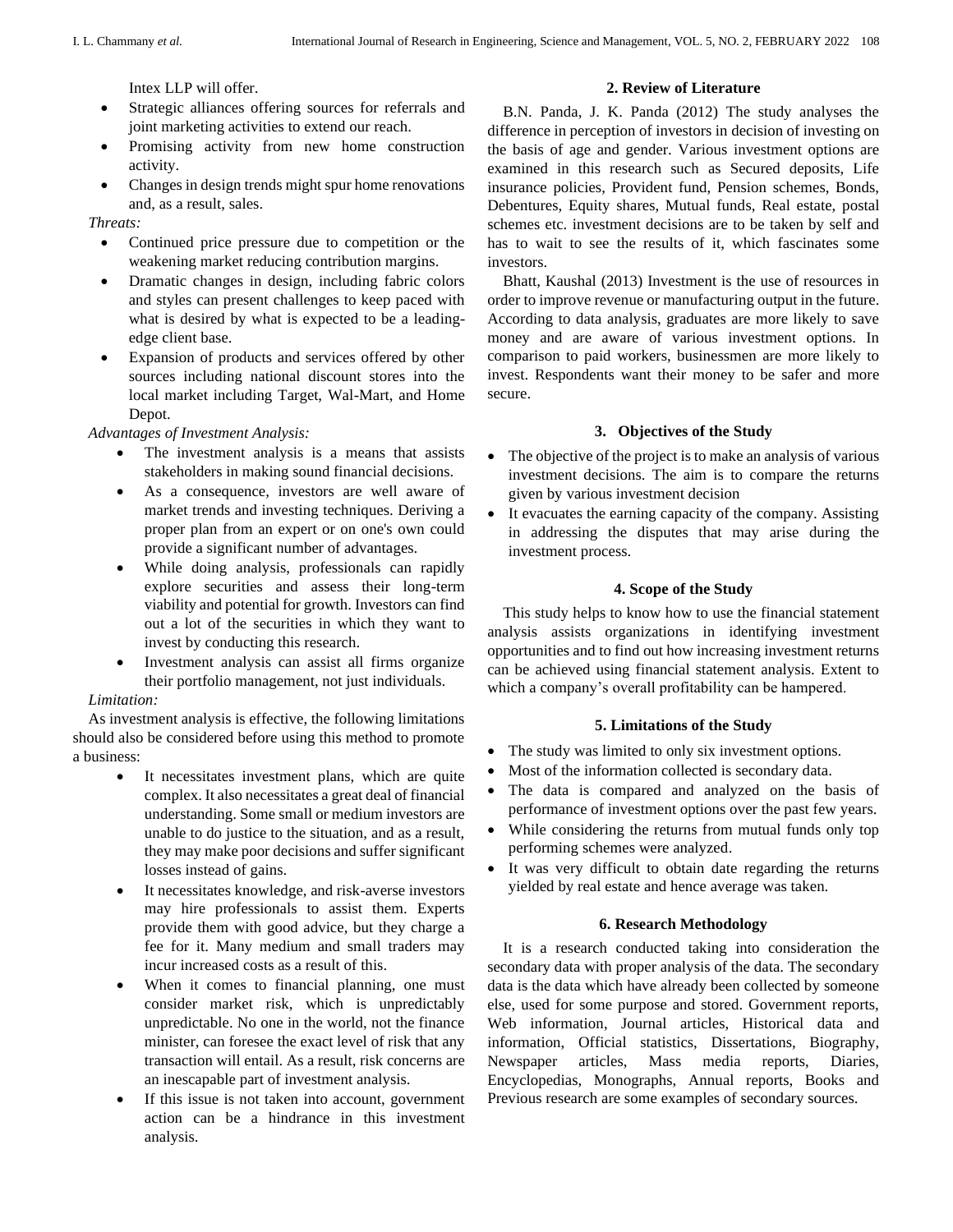#### **7. Data Analysis and Interpretation**

The various charts are presented below are the main factors that focus on the objectives of the paper. These graphs are tabulated and the results are shown, which tells us the various factors that are acting as the driving force of investment analysis.



Fig. 1. Factors driving Investment analysis

*Inference:* As per the above table & graph: In the year 2016 - Average EPS is 59 which deteriorated to 57 on 2017 March. Gradually progressing from 69 in the year 2018 March and 86 in the year 2019 March with an increasing progress of 93 Average EPS in the year 2020 March. Which showed up a good progress.



*Inference:* In the above table and graph: The Revenue from Operations/Share Yearly Trend varies from 327.97 in the Year 2016, there is a persistent rise seen in the trend from 2017 March that is 361.57, further it increases to 401.53 in the year 2018. Goes on to 511.91 in the year 2019 March and resulted in a great progress in the year 2020 March i.e., 585.3.



*Inference:* In the above graph - we observe that in the year 2016 March Net Profit varies from 55.24 which gradually reduces to 54.83 in the year 2017 March. After which, showed up progress up from 67.45 in the year 2018, 84.78 in the year 2019 to 89.22 Net Profit/Share in 2020.



*Inference:* In the above table the Net Profit Margin % varies

| Table 1            |          |             |          |          |          |  |
|--------------------|----------|-------------|----------|----------|----------|--|
| Earnings per share |          |             |          |          |          |  |
| PER SHARE RATIOS   |          |             |          |          |          |  |
| <b>Years</b>       | 2016-Mar | $2017$ -Mar | 2018-Mar | 2019-Mar | 2020-Mar |  |
| Basic EPS (Rs.)    | 57.23    | 55.11       | 67.74    | 85.31    | 89.31    |  |
| Diluted EPS (Rs.)  | 57.1     | 53.89       | 66.23    | 84.11    | 88.45    |  |
| Cash EPS $(Rs.)$   | 61.33    | 61.2        | 72.76    | 89.84    | 101.2    |  |
| <b>Average EPS</b> | 59       | 57          | 69       | 86       | 93       |  |

| Table 2                                           |           |        |        |          |           |  |
|---------------------------------------------------|-----------|--------|--------|----------|-----------|--|
| Revenue from operations/share                     |           |        |        |          |           |  |
| <b>Revenue from Operations/Share Yearly Trend</b> |           |        |        |          |           |  |
| Years                                             | $16$ -Mar | 17-Mar | 18-Mar | $19-Mar$ | $20$ -Mar |  |
| Revenue from Operations/Share (Rs.)               | 327.97    | 361.57 | 401.53 | 511.91   | 585.3     |  |

Table 3 Profit before depreciation Interest and Tax

| <b>Profit - Yearly Trend</b> |           |          |        |          |           |  |
|------------------------------|-----------|----------|--------|----------|-----------|--|
| Years                        | $16$ -Mar | $17-Mar$ | 18-Mar | $19-Mar$ | $20$ -Mar |  |
| PBDIT/Share (Rs.)            | 74.61     | 75.81    | 91.48  | 117.94   | 131.46    |  |
| PBIT/Share (Rs.)             | 68.52     | 69.44    | 86.17  | 112.87   | 119.48    |  |
| PBT/Share (Rs.)              | 67.91     | 69.25    | 85.37  | 112.63   | 115.34    |  |
| Net Profit/Share (Rs.)       | 55.24     | 54.83    | 67.45  | 84.78    | 89.22     |  |